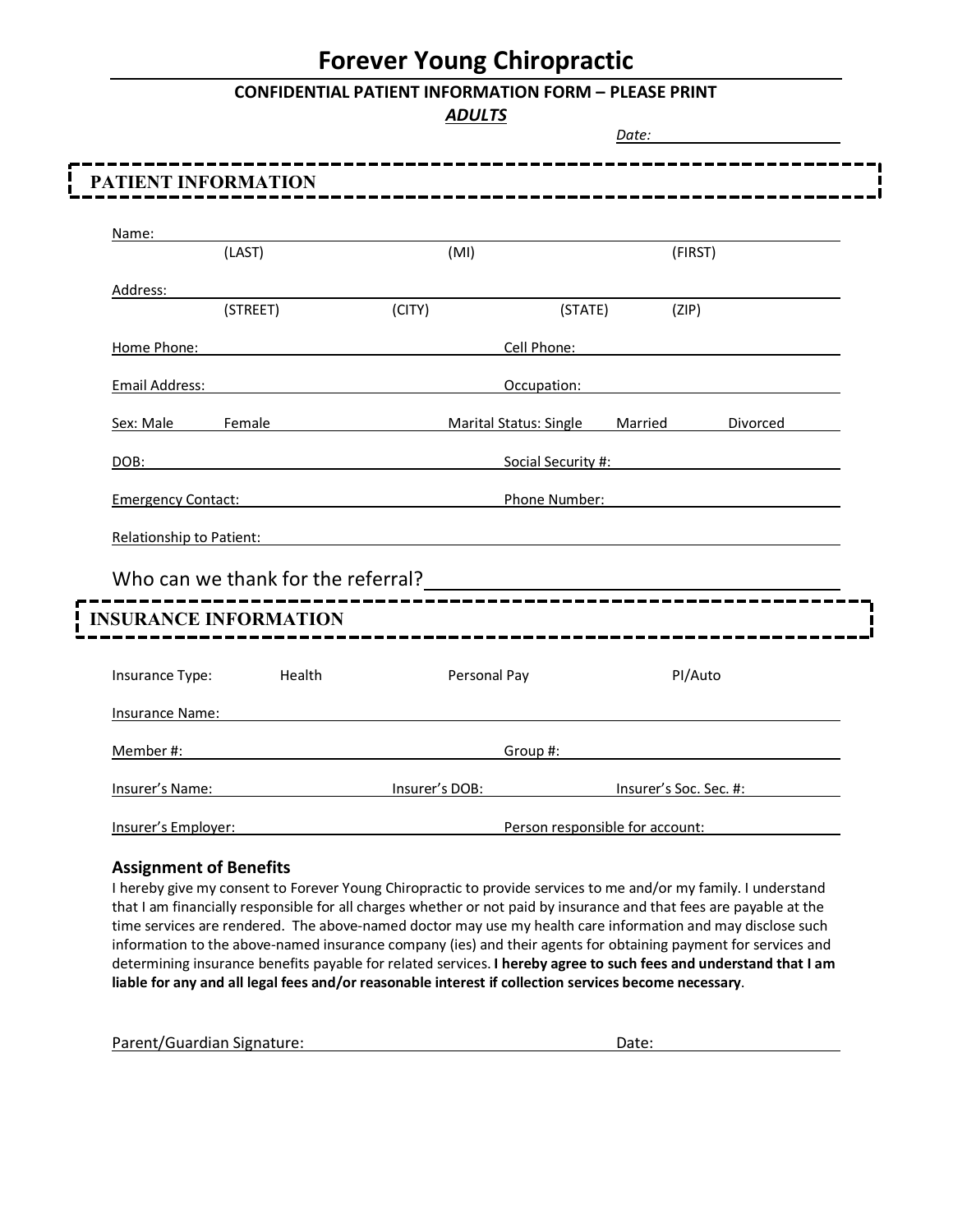# **Forever Young Chiropractic**

## **CONFIDENTIAL DETAILED HISTORY FORM – PLEASE PRINT**

*ADULTS*

| How long have you been experiencing these symptoms? _____________________________                                  |                                                                                            |
|--------------------------------------------------------------------------------------------------------------------|--------------------------------------------------------------------------------------------|
| Has it gotten better or worse over time? Better: __________Worse: ______________                                   |                                                                                            |
| Does it affect your daily activities?                                                                              | <b>Example Service:</b> No:                                                                |
|                                                                                                                    | Tight: ____ Stiff: ____ Numb: ____ Tingling: ____ Burning: ____ Swelling: ____ Other: ____ |
| How often do you experience the symptoms?<br>Intermittently (0-25% of the day):<br>Frequently (51-75% of the day): | Occasionally (26-50% of the day):<br>Constantly (76-100% of the day): ____                 |

**Please mark on (X) on the picture where you are experiencing pain:**



| <b>PAIN SCALE (please circle):</b> |                                                            |  |  |  |
|------------------------------------|------------------------------------------------------------|--|--|--|
| No pain                            | Worst pain<br>$0 - 1 - 2 - 3 - 4 - 5 - 6 - 7 - 8 - 9 - 10$ |  |  |  |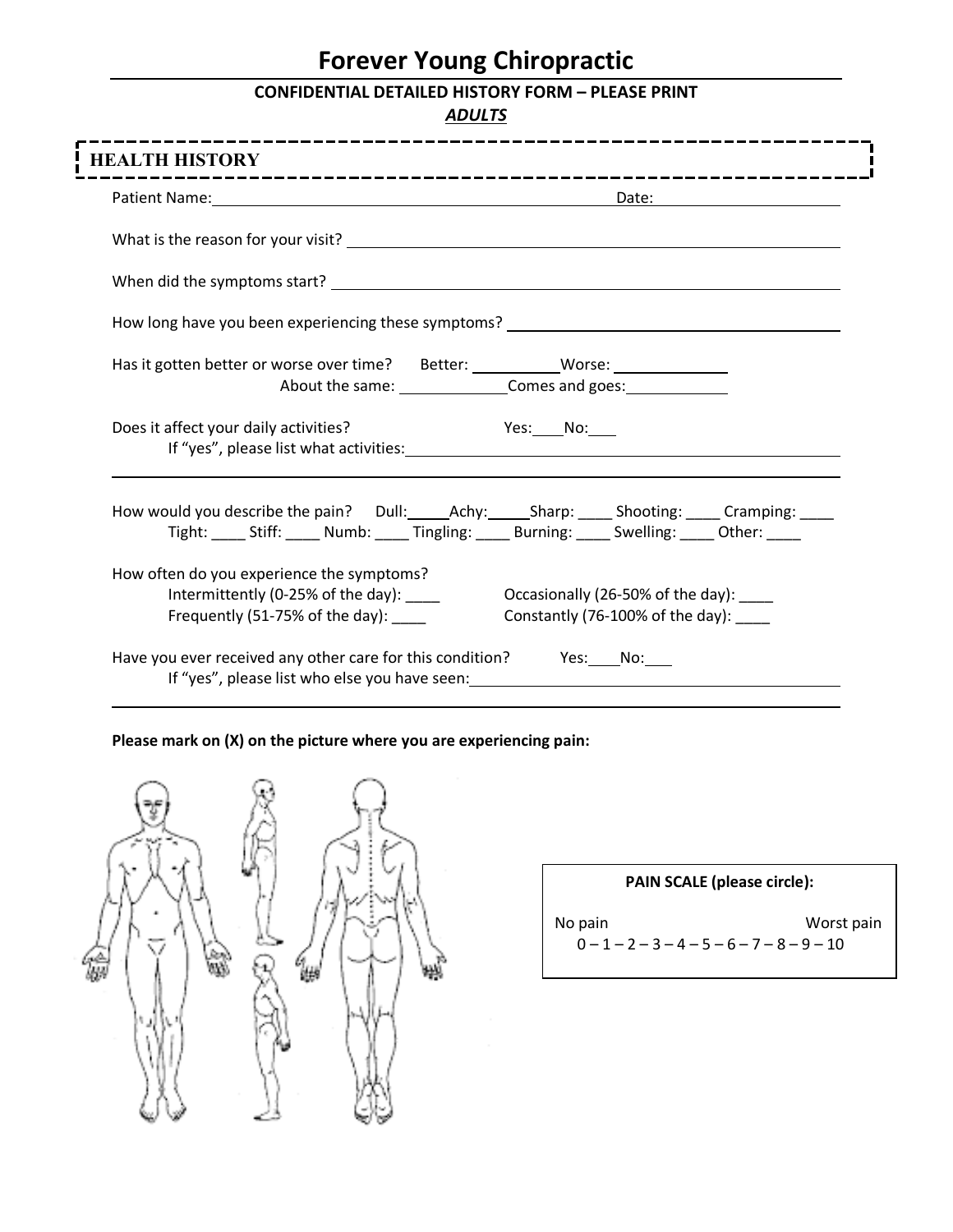## **Personal Information**

| Height: and the state of the state of the state of the state of the state of the state of the state of the state of the state of the state of the state of the state of the state of the state of the state of the state of th | Weight: Weight:                                                                                                                                                                                                               |               | Age: and the set of the set of the set of the set of the set of the set of the set of the set of the set of the |
|--------------------------------------------------------------------------------------------------------------------------------------------------------------------------------------------------------------------------------|-------------------------------------------------------------------------------------------------------------------------------------------------------------------------------------------------------------------------------|---------------|-----------------------------------------------------------------------------------------------------------------|
| Any recent changes in your weight?                                                                                                                                                                                             | If "yes", please describe: www.assetting.com                                                                                                                                                                                  | Yes: No:      |                                                                                                                 |
|                                                                                                                                                                                                                                | Have you ever had any X-Rays or other images done?                                                                                                                                                                            | Yes: $No:$    |                                                                                                                 |
|                                                                                                                                                                                                                                |                                                                                                                                                                                                                               |               |                                                                                                                 |
|                                                                                                                                                                                                                                | Have you ever had any major falls or injuries?<br>If "yes", please describe what happened:                                                                                                                                    | $Yes: _No: _$ | <u> 1989 - Johann Barn, fransk politik amerikansk politik (d. 1989)</u>                                         |
| Have you ever been hospitalized?                                                                                                                                                                                               | If "yes", please explain: example and a series of the series of the series of the series of the series of the series of the series of the series of the series of the series of the series of the series of the series of the | Yes: $No:$    |                                                                                                                 |
| Have you had any surgeries?                                                                                                                                                                                                    |                                                                                                                                                                                                                               | Yes: $No:$    |                                                                                                                 |
| Have you ever been in an auto accident?                                                                                                                                                                                        |                                                                                                                                                                                                                               | Yes: $No:$    |                                                                                                                 |
|                                                                                                                                                                                                                                | Are you currently taking any medications?<br>If "yes", please list below:                                                                                                                                                     | Yes: $No:$    |                                                                                                                 |
|                                                                                                                                                                                                                                | Name: Name: Name: Name: Name: Name: Name: Name: Name: Name: Name: Name: Name: Name: Name: Name: Name: Name: Na                                                                                                                |               |                                                                                                                 |
|                                                                                                                                                                                                                                | Name: \\connection:\\connection:\\connection:\\connection:\\connection:\\connection:\\connection:\\connection:                                                                                                                |               |                                                                                                                 |
|                                                                                                                                                                                                                                | Name: Name: Name: Name: Name: Name: Name: Name: Name: Name: Name: Name: Name: Name: Name: Name: Name: Name: Name: Name: Name: Name: Name: Name: Name: Name: Name: Name: Name: Name: Name: Name: Name: Name: Name: Name: Name: |               |                                                                                                                 |
|                                                                                                                                                                                                                                | Name: Function/Purpose: Function- Function- Function- Function- Function- Function- Function- Function- Function-                                                                                                             |               |                                                                                                                 |
|                                                                                                                                                                                                                                | Name: Function/Purpose: Example 2014 19:30 Propose:                                                                                                                                                                           |               |                                                                                                                 |
|                                                                                                                                                                                                                                | Are you currently taking any vitamins or supplements?<br>If "yes", please list below:                                                                                                                                         |               | Yes: No:                                                                                                        |
|                                                                                                                                                                                                                                |                                                                                                                                                                                                                               |               |                                                                                                                 |
|                                                                                                                                                                                                                                | Name: Function/Purpose: Name: Name: Name: Name: Name: Name: Name: Name: Name: Name: Name: Name: Name: Name: Na                                                                                                                |               |                                                                                                                 |
|                                                                                                                                                                                                                                | Name: Function/Purpose: Function- Function- Function- Function- Function- Function- Function- Function- Function-                                                                                                             |               |                                                                                                                 |
|                                                                                                                                                                                                                                | Name: results: results: results: results: results: results: results: results: results: results: results: results: results: results: results: results: results: results: results: results: results: results: results: results: |               |                                                                                                                 |
|                                                                                                                                                                                                                                |                                                                                                                                                                                                                               |               |                                                                                                                 |
| Are you allergic to anything?                                                                                                                                                                                                  | If "yes", please describe: 1999 and 2009 and 2009 and 2009 and 2009 and 2009 and 2009 and 2009 and 2009 and 20                                                                                                                |               | Yes: No:                                                                                                        |
|                                                                                                                                                                                                                                | Have there been any changes in your bowel/ bladder function?                                                                                                                                                                  |               | Yes: $No:$                                                                                                      |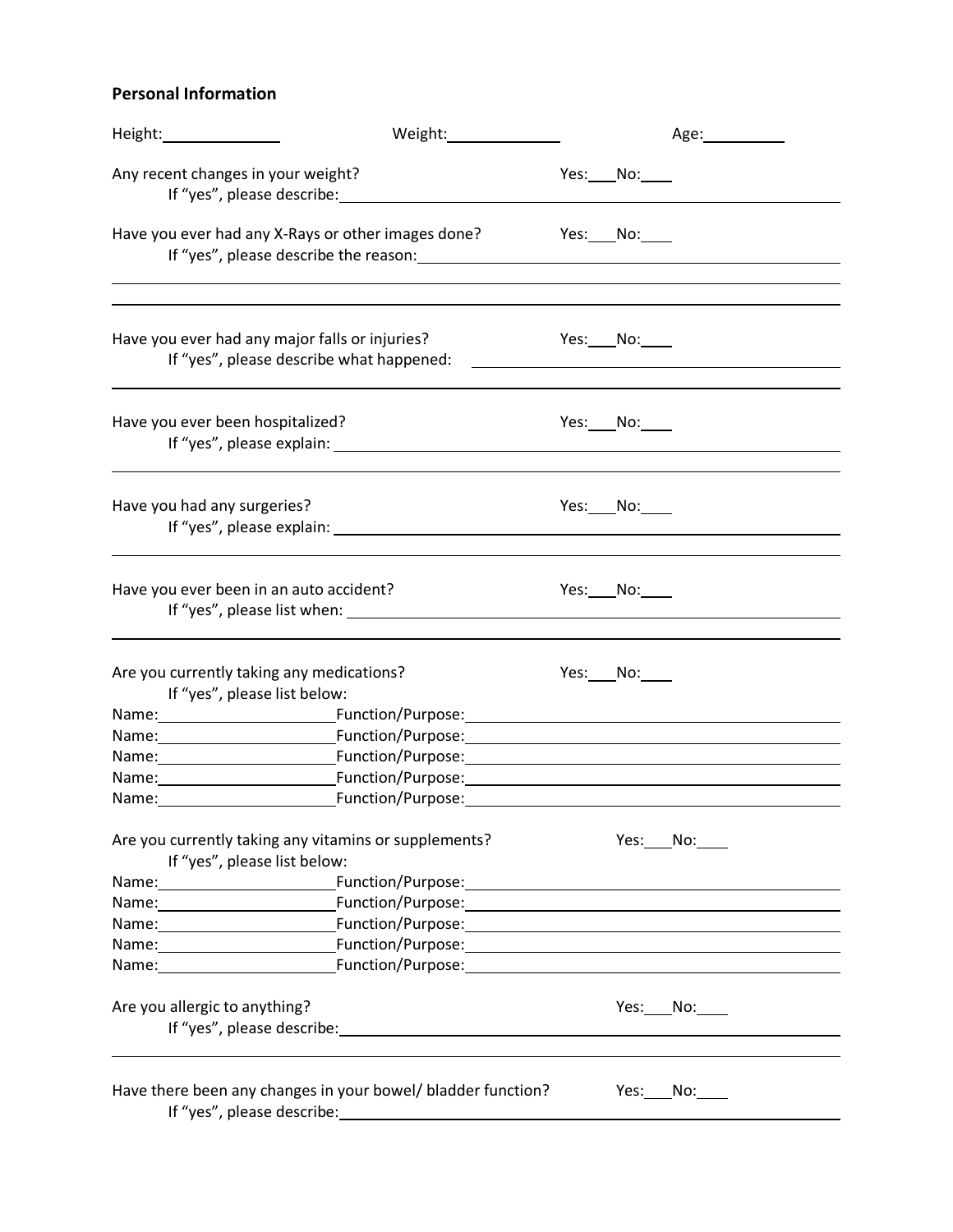| Do you smoke? |                                                                                                                                                                                                                                                                        | Yes: No:                                                                                                       |
|---------------|------------------------------------------------------------------------------------------------------------------------------------------------------------------------------------------------------------------------------------------------------------------------|----------------------------------------------------------------------------------------------------------------|
|               | If "yes", please list # per day and for how long: ______________________________                                                                                                                                                                                       |                                                                                                                |
|               |                                                                                                                                                                                                                                                                        |                                                                                                                |
| Do you drink? |                                                                                                                                                                                                                                                                        | Yes: ____ No: _____                                                                                            |
|               |                                                                                                                                                                                                                                                                        | If "yes", please list what and how many per week: ______________________________                               |
|               |                                                                                                                                                                                                                                                                        |                                                                                                                |
|               | Do you drink coffee?<br><b>Example STEE:</b> No: No:                                                                                                                                                                                                                   |                                                                                                                |
|               |                                                                                                                                                                                                                                                                        |                                                                                                                |
|               | Do you drink tea?<br>If "yes", how many cups per day:                                                                                                                                                                                                                  | Yes:_____No:_____                                                                                              |
|               |                                                                                                                                                                                                                                                                        |                                                                                                                |
| Do you diet?  |                                                                                                                                                                                                                                                                        | Yes: $No:$                                                                                                     |
|               | If "yes", please describe diet: National Assembly of the set of the set of the set of the set of the set of the set of the set of the set of the set of the set of the set of the set of the set of the set of the set of the                                          |                                                                                                                |
|               | Do you eat fast food?                                                                                                                                                                                                                                                  | Yes: $No:$                                                                                                     |
|               | If "yes", how many times per week: Internal and the many times per week:                                                                                                                                                                                               |                                                                                                                |
|               | Do you exercise of play sports?<br><b>Example Street Press</b> Press Production Note that the North Street Press Press Press Press Press Press Press Press Press Press Press Press Press Press Press Press Press Press Press Press Press Press Press Press Press Press |                                                                                                                |
|               |                                                                                                                                                                                                                                                                        | If "yes", please list type of exercise or sports, as well as the frequency: 1.1.1.1.1.1.1.1.1.1.1.1.1.1.1.1.1. |
|               |                                                                                                                                                                                                                                                                        |                                                                                                                |

How many hours of sleep do you average per night:<br>
<u>Letter many influents</u>

#### PLEASE INDICATE BY CHECKING IN THE APROPRIATE SPACE ANY SYMPTOMS YOU ARE CURRENTLY EXPERIENCING OR HAVE EXPERIENCED IN THE PAST **THIS IS A CONFIDENTIAL HEALTH REPORT**

| Alcoholism             | Fever blisters             | Pleurisy              |
|------------------------|----------------------------|-----------------------|
| Anemia                 | Goiter                     | Pneumonia             |
| Antihypertensive Meds. | Gout                       | Polio                 |
| Appendicitis           | Heart disease              | Rheumatic fever       |
| Arteriosclerosis       | Hypertension               | Scarlet fever         |
| Arthritis              | Influenza                  | Stroke                |
| Cancer                 | Lumbago                    | <b>TIAs</b>           |
| Cardiovascular Dz.     | Malaria                    | Tuberculosis          |
| Chorea                 | <b>Measles</b>             | <b>Typhoid Fever</b>  |
| Cold sores             | Miscarriage                | Ulcers                |
| <b>Diabetes</b>        | <b>MTHFR</b>               | Venereal Dz.          |
| Diphtheria             | <b>Multiple Sclerosis</b>  | <b>Whooping Cough</b> |
| Eczema                 | <b>Mumps</b>               |                       |
| <b>Emphysema</b>       | <b>Oral Contraceptives</b> |                       |
| Epilepsy               | Ovarian Cysts              |                       |
| Other:                 |                            |                       |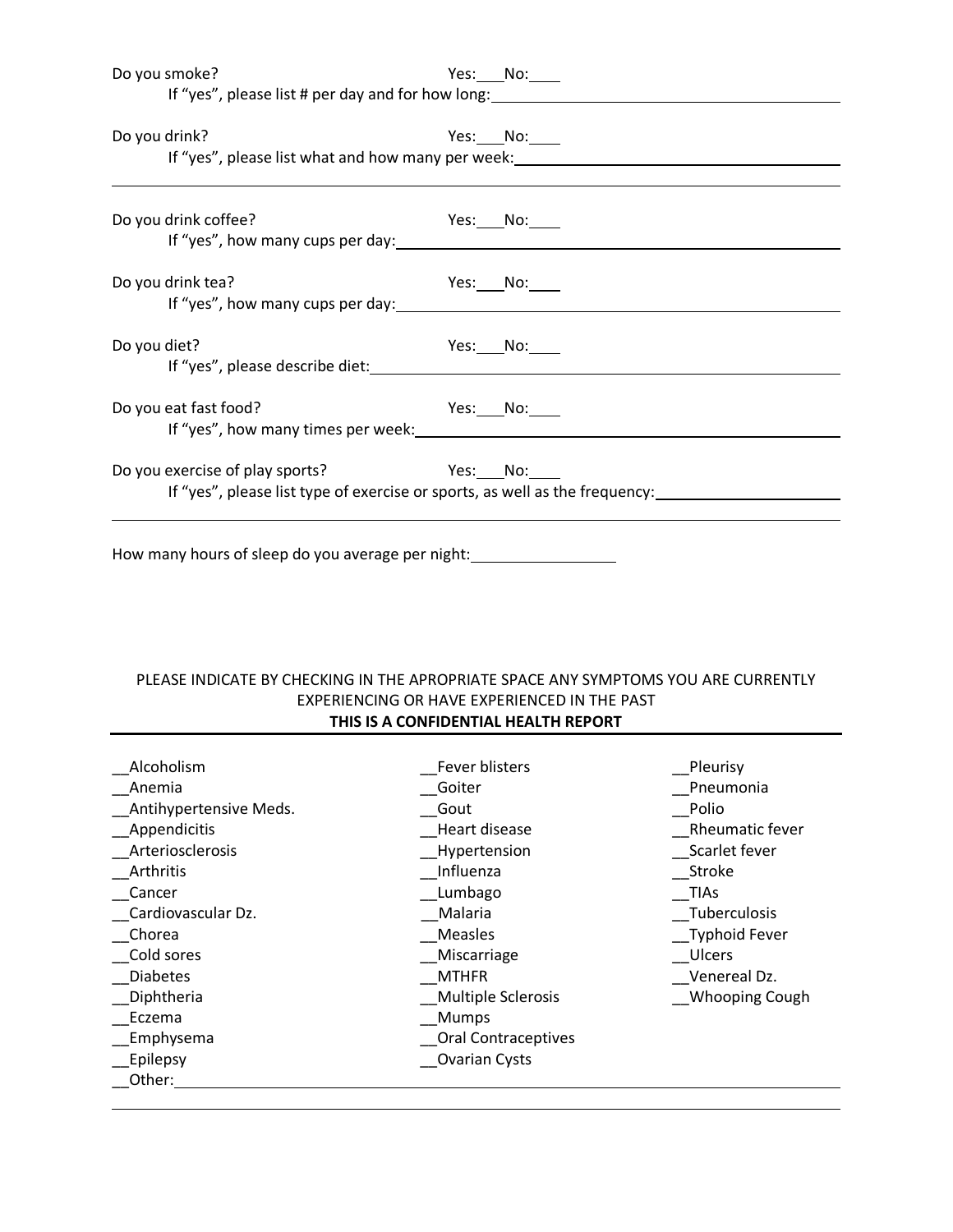| <b>GENERAL</b>                                | <b>UPPER BODY</b>           | <b>LOWER BODY</b>             |
|-----------------------------------------------|-----------------------------|-------------------------------|
| Allergies                                     | Pain in Shoulders           | Low Back Pain                 |
| Constipation                                  | Pain Across Shoulders       | Sciatica (L-R)                |
| Convulsion                                    | <b>Tension in Shoulders</b> | <b>Herniated Disk</b>         |
| Depression                                    | Bursitis (L-R)              | Low Back Feels "Out of Place" |
| Diarrhea                                      | Arthritis (L-R)             | Muscle Spasm in Low Back      |
| <b>Dizziness</b>                              | Muscle Spasm in Shoulders   | Popping in Low Back           |
| Fainting                                      | Pain Raising Arms           | Arthritis in Low Back         |
| Fever                                         | Pain in Upper Arm           | Numbness into Buttocks        |
| Loss of sleep                                 | Pain in Elbow               | <b>Tingling into Buttocks</b> |
| Loss of weight                                | Pain Bending Elbow          | Pain into Buttocks            |
| Nervousness                                   | <b>Tennis Elbow</b>         | Pain in Hips                  |
| Neuralgia                                     | Pain in Forearm (L--R)      | Pain Down Leg (L-R)           |
| Sweats                                        | Pain in Wrist (L-R)         | Numbness down back of leg     |
| Tremors                                       | Pain in Hands (L-R)         | Numbness down side of leg     |
| Vomiting                                      | Pain in Fingers (L-R)       | Tingling down back of leg     |
|                                               | Numbness into Hand          | Tingling down side of leg     |
| <b>HEAD</b>                                   | Tingling into Hand          | Knee Pain (L-R)               |
| Headache                                      | Cold Hands/ Fingers         | Inside                        |
| Sinus (Allergy)                               | Swelling in Hand            | Outside                       |
| <b>Entire Head</b>                            | Swelling in Fingers         | Above Knee Cap                |
| <b>Back of Head</b>                           | Loss of Grip Strength       | Below Knee Cap                |
| Fore Head                                     | Arthritis in Wrist          | Leg Cramps (L-R)              |
| Temples                                       | Arthritis in Hands          | Pain in Foot                  |
| <b>Migraines</b>                              | Arthritis in Fingers        | Pain in Ankle                 |
| Head feels heavy                              |                             | Cramps in Foot                |
| Loss of Memory                                | <b>MIDBACK</b>              | Numbness in Foot/ Ankle       |
| Light headedness                              | Midback Pain                | Tingling in Foot/ Ankle       |
| <b>Blurred Vision</b>                         | Pain BTW Shoulders          | Numbness in Toes              |
| Double Vision                                 | Pain into Front             | <b>Tingling in Toes</b>       |
| Loss of Vision                                | Muscle spasms               | Feet Feel Cold                |
| Loss of Balance                               | Pain with Deep Breath       | Swelling in Foot/ Ankle       |
| Loss of Taste                                 | Pain in Kidney Area         |                               |
| Loss of Hearing                               |                             | <b>WOMEN ONLY</b>             |
| Pain in Ears                                  | <b>CHEST/ ABDOMEN</b>       | Pregnant                      |
| Ringing in Ears                               | Chest Pain                  | Is Baby Breech?               |
| <b>Buzzing in Ears</b>                        | Shortness of Breath         | <b>Genital Cancer</b>         |
|                                               | Pain into Ribs              | Menstrual Pain                |
| <b>NECK</b>                                   | Irregular Heartbeat         | Irregular Cycle               |
| Pain in Neck                                  | Rapid Heartbeat             | Cramping                      |
| Neck Pain w/ Movement                         | Chronic Cough               | <b>Birth Control</b>          |
| Forward                                       | Spitting up Blood           | Hysterectomy                  |
| Backward                                      | Wheezing                    | Abortions                     |
| Looking to Left/Right                         | High Blood Pressure         | Miscarriage                   |
| Bending to Left/Right                         | Low Blood Pressure          | Menopause                     |
| Pinching in Neck                              | Distention of Abdomen       |                               |
| Muscle Spasm in Neck                          | Hernia                      | <b>MEN ONLY</b>               |
| Popping sound in Neck<br>Feels "Out of Place" |                             | <b>Urinary Frequency</b>      |
|                                               |                             | <b>Difficulty Starting</b>    |
| Arthritis in Neck                             |                             | Prostate Pain/ Swelling       |

**PLEASE PLACE AN "X" IN THE BOX NEXT TO ANY SYMPTOMS YOU ARE/ HAVE EXPERIENCED**

--------

. . . .

--------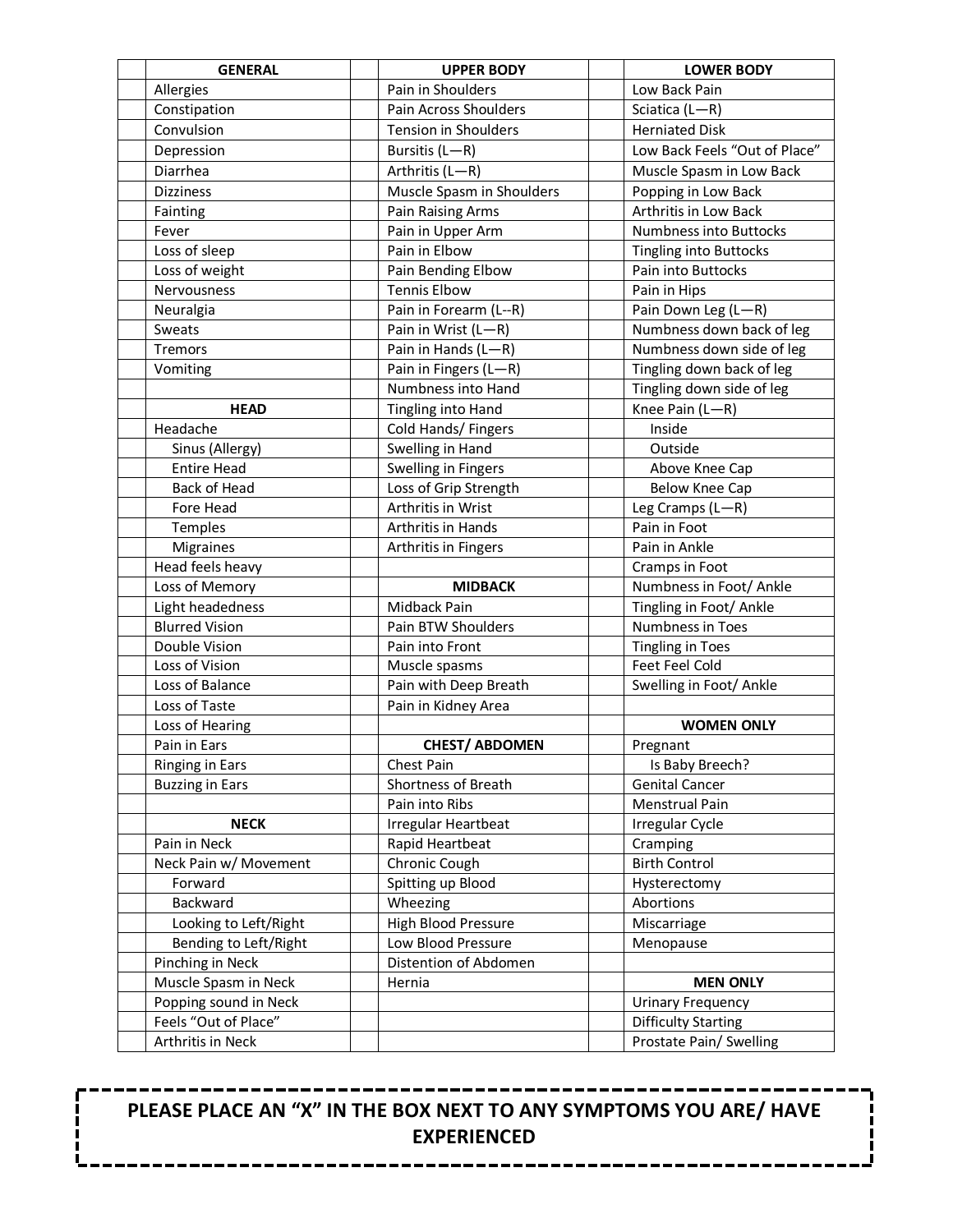## **OFFICE POLICY**

**So that you will be aware of our office policy, please read the following information carefully. By executing this agreement, you are agreeing to pay for all services that are rendered. If at any time you have questions, please feel free to discuss the matter with any member of the staff.** 

#### **MONTHLY STATEMENT**

If you have a balance on your account, we will send you a monthly statement. Please make sure to pay any balances before they are over 30 days, after which they will be considered past due and a \$3.00 service charge will be added.

#### **PAYMENT OPTIONS IF YOU HAVE NO INSURANCE**

- 1. Payment is due at time of service unless other arrangements are made.
- 2. Payment options are available such as cash, check or credit card.
- 3. For all products, payment is due at time of purchase.

#### **PAYMENT OPTIONS IF YOU HAVE INSURANCE**

1. Payment is due at time of service for your deductible and/or co-pay unless other arrangements are made.

- 2. Payment options are available such as cash, check or credit card.
- 3. For all products, payment is due at time of purchase.

#### **INSURANCE**

Insurance is a contract between you and your insurance company. We are not a party to this contract. We will bill your insurance company as a courtesy to you. Although we may estimate what your insurance company will pay, it is the insurance company that makes the final determination of your coverage. You agree to pay any portion of the charges not covered by insurance, including deductible, co-payments and any service rejected by your insurance company. If your insurance company continuously denies payment on a claim, it will become your responsibility to contact them.

INITIALS \_\_\_\_\_\_\_\_

#### **RETURNED CHECKS**

There is currently a \$20.00 fee for any checks returned by the bank for insufficient funds.

#### **CHIROPRACTIC APPOINTMENTS**

- $\circ$  Most of our patients are seen by appointment only, except in emergency situations.
- $\circ$  While we try to accommodate walk-ins, we prefer our patients to schedule appointments to minimize waiting. Scheduled appointments are taken ahead of walk-ins.
- $\circ$  If you are unable to keep a scheduled appointment, we ask that you please give 24 hours' notice.
- $\circ$  Should an emergency arise, please call to let us know that you will not be keeping your appointment.
- $\circ$  For those who consistently miss appointments without notice, there will be a \$20.00 missed appointment fee.

Patient/ Guardian Signature:

Today's Date: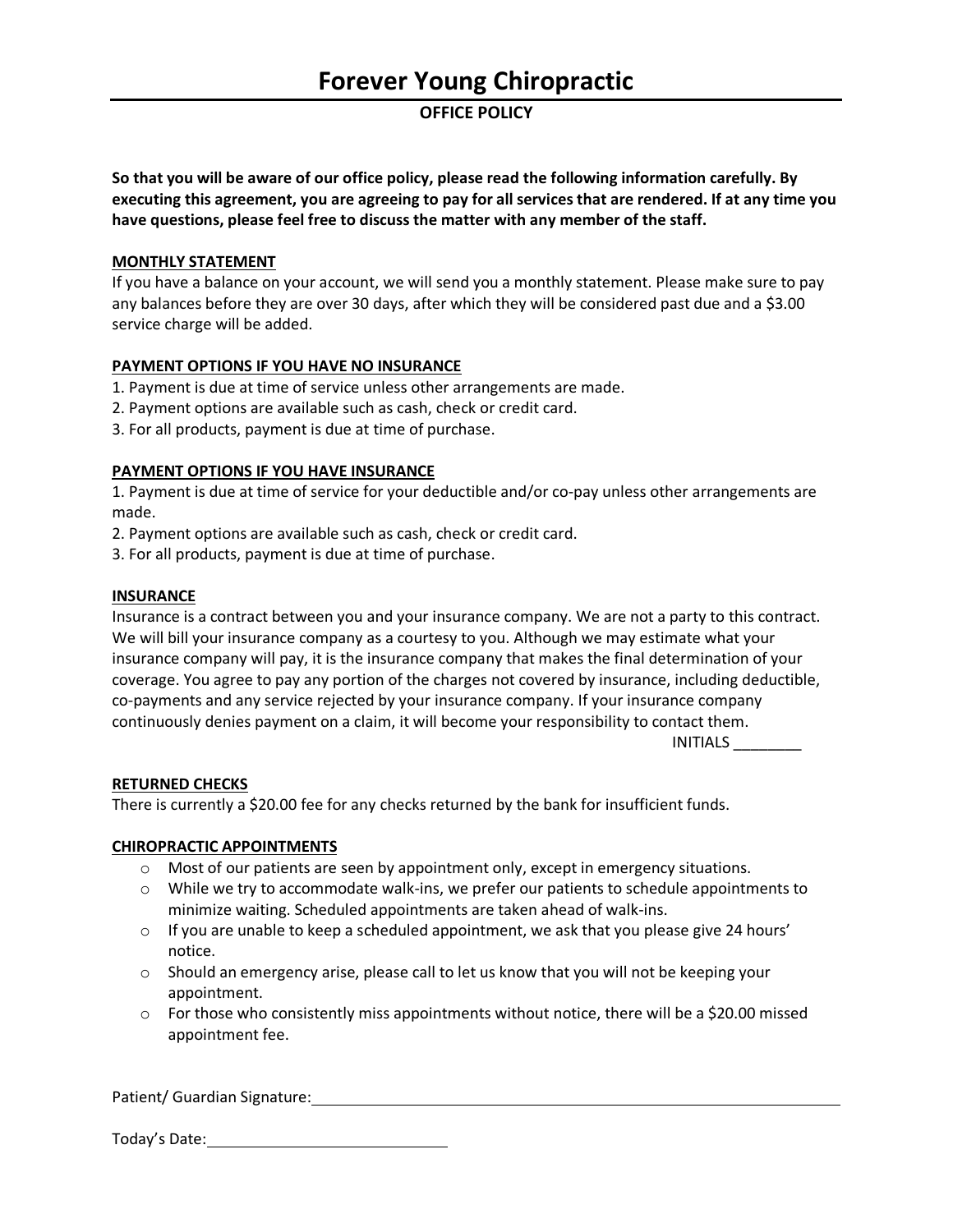## **FOREVER YOUNG CHIROPRACTIC**

## **DOCTOR/PATIENT RELATIONSHIP IN CHIROPRACTIC \* INFORMED CONSENT FORM \***

Chiropractic health care seeks to restore health through natural means without the use of medicine or surgery. This gives the body maximum opportunity to utilize its inherent recuperative powers. The success of the chiropractic doctor's procedures often depends on environment, underlying causes, physical, and spinal conditions. It is important to understand what to expect from chiropractic health care services.

A Doctor of Chiropractic conducts a clinical analysis for the express purpose of determining whether there is evidence of Vertebral Subluxation Complexes (VSC). When VSC complexes are found, chiropractic adjustments and ancillary procedures may be given in an attempt to restore spinal integrity. It is the chiropractic premise that spinal alignment allows nerve transmission throughout the body and gives the body an opportunity to use its inherent recuperative powers.

A patient, in coming to the chiropractor, gives the doctor permission and authority to care for the patient in accordance with chiropractic tests, diagnoses, and analyses. The chiropractic adjustment or other clinical procedures are usually beneficial, and seldom cause any problem. In rare cases, underlying physical defects, deformities or pathologies may render the patient susceptible to injury. The doctor, of course, will not give a chiropractic adjustment or health care if he/she is aware that such care may be contra-indicated. It is the responsibility of the patient to make it known, or to learn through health care procedures, whatever he/she is suffering from: latent pathological defects, illnesses, or deformities which would otherwise not come to the attention of the chiropractor. The chiropractor provides a specialized, non-duplicating health service. The chiropractor is licensed in a special practice and is available to work with other types of providers in your health care regime.

At Forever Young Chiropractic, we use a combination of different treatment procedures. We will use our hands, our adjusting table, and/or our activator device to deliver safe and gently adjustments. This may cause an audible "pop" or "click," much as you experience when you crack your knuckles. You may or may not experience or feel a sense of movement in the joint being adjusted.

Conditions may respond differently to the same chiropractic care. Many medical failures find quick relief through chiropractic. In turn, we must admit that conditions that do not respond to chiropractic care may come under the control, or be helped through, medical science. The fact is that the science of chiropractic and medicine may never be so exact as to provide definite answers to all problems. Both make great strides in alleviating pain and controlling disease.

With any health care procedure there are certain complications that may arise, and we strive to inform you of such risks. High force, extreme rotation adjustments of the neck have been associated with injuries to the arteries in the neck leading to or contributing to serious complications including stroke. Massage and trigger point therapies have an associated risk of bruising and/or release of emboli. Heat therapies may cause first and seconddegree burns and/or hemorrhage. Risks associated with over-the-counter medications and prescription drugs are undesirable side effects such as liver damage and patient dependence. The risks inherent in surgery include adverse reaction to anesthesia, iatrogenic mishap, and an extended convalescent period. The risks associated with remaining untreated are the formation of adhesions and reduction of mobility depending on the severity.

**I have read the above explanation of the chiropractic adjustment and related treatment. I have discussed it with my doctor and have had my questions answered to my satisfaction. By signing below, I state that I have weighed the risks involved in undergoing treatment and have myself decided that it is in my best interest (or said minor's interest) to undergo the treatment recommended. Having been informed of the risks, I hereby give my consent to Forever Young Chiropractic to perform the treatment and acknowledge that no guarantee as to the results that may be obtained from this treatment has been given to me.**

Patient Name (please print):

Parent/Guardian (please print):

Patient/ Guardian Signature:

Date: \_\_\_\_\_\_\_\_\_\_\_\_\_\_\_\_\_\_\_\_\_\_\_\_\_\_\_